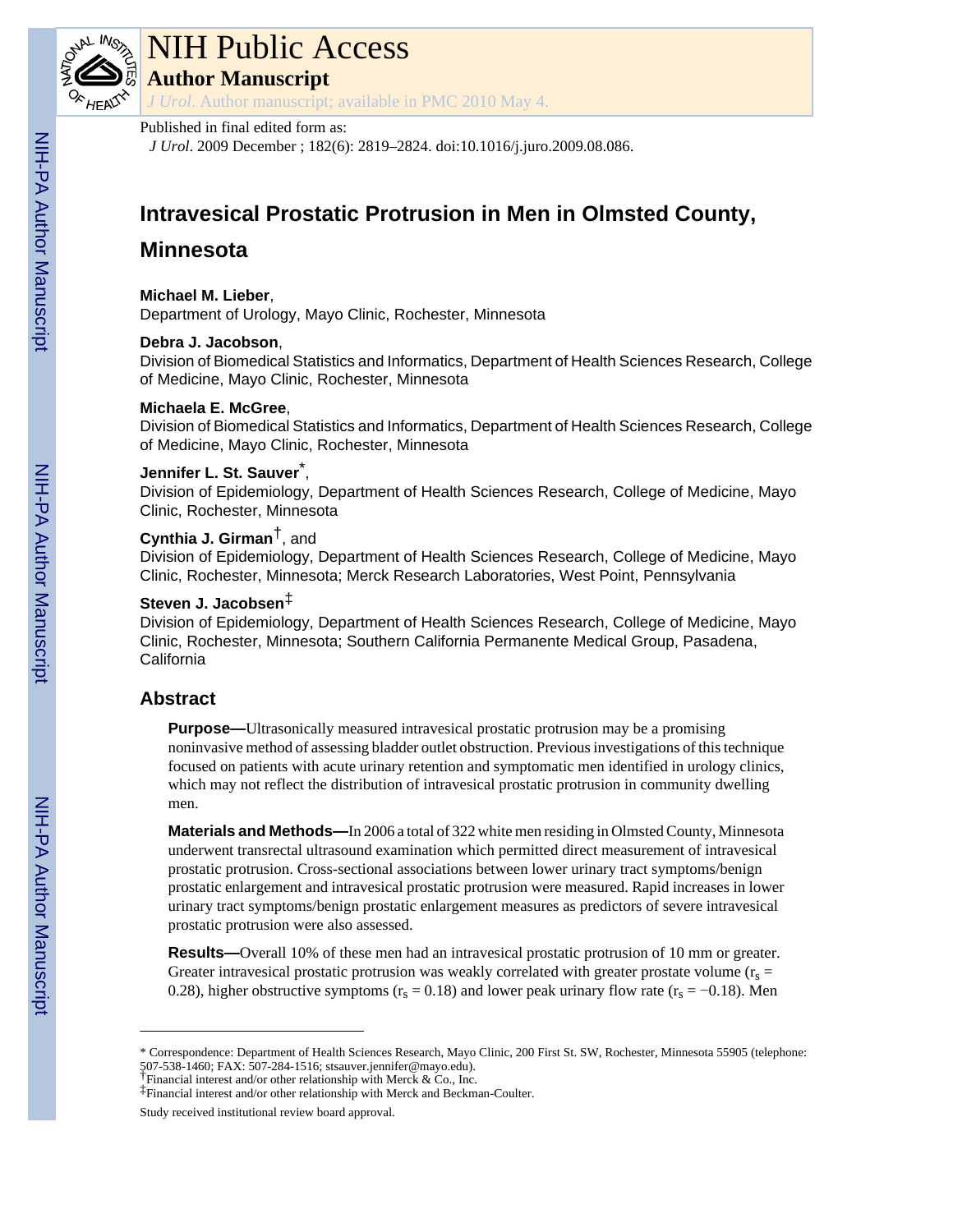with the most rapidly growing prostate before intravesical prostatic protrusion measurement were 3 times more likely to have an intravesical prostatic protrusion of 10 mm or greater. Men with an intravesical prostatic protrusion of 10 mm or greater were more likely to use medications for lower urinary tract symptoms/benign prostatic enlargement compared to those with an intravesical prostatic protrusion less than 10 mm (adjusted OR 2.95, 95% CI 1.23–7.06).

**Conclusions—**These population based data provide reference ranges for future studies of intravesical prostatic protrusion as a predictor of adverse urological outcomes. Intravesical prostatic protrusion is significantly correlated with greater prostate volume, higher obstructive symptoms and lower peak urinary flow rate, suggesting that it may have clinical usefulness in predicting the need for treatment.

#### **Keywords**

urinary tract; prostate; urinary retention; organ size; prostatic hyperplasia

Benign prostatic enlargement is a common problem for aging men $<sup>1</sup>$  that has been associated</sup> with increased risk of LUTS,<sup>2</sup> AUR,<sup>3</sup> and medical and surgical treatment.<sup>4</sup> Several studies have suggested that it is not BPE alone that causes LUTS, but rather the extent to which the prostate protrudes into the bladder. These studies suggest that ultrasonically measured IPP is correlated with BPE,<sup>5,6</sup> and that it may be a useful, noninvasive predictor of urodynamically ascertained  $BOO^{5,7-9}$  as well as a predictor of TWOC success for men with AUR.<sup>6,10</sup> Chia et al found that 75% of men with significant BOO had IPP greater than 10 mm, whereas only 8% of men with nonsignificant BOO had IPP greater than 10 mm.<sup>7</sup> Lim<sup>5</sup> and Nose<sup>9</sup> et al found correlations between IPP and BOO of 0.51 and 0.62, respectively. In a series of 100 consecutive men with an initial episode of AUR only 33% of men with an IPP greater than 10 mm had a successful TWOC, while 64% of men with IPP from 1 to 5 mm had a successful TWOC.<sup>10</sup>

While these studies provide initial support for the use of ultrasonic IPP measurement in managing BOO and successful TWOC, they have been limited to clinical series of patients, and do not reflect the full spectrum of BPE and IPP. Studying only a limited range of disease may overestimate sensitivity and specificity.<sup>11</sup> To more fully understand the usefulness of IPP measurement it is necessary to investigate the distribution of IPP and associations with urological outcomes in the general community. Therefore, data from the Olmsted County Study of Urinary Symptoms and Health Status Among Men were used to describe IPP in a population based sample of men, and to assess associations between IPP and LUTS, prostate volume, postvoid residual and peak urinary flow rate.

# **Materials and Methods**

#### **Study Population**

Many of the details of the study have been previously published.<sup>12,13</sup> A randomly sampled, population based group of white men 40 to 79 years old residing in Olmsted County, Minnesota in 1990 was identified through the Rochester Epidemiology Project.<sup>14</sup> Men who had a history of prostate or bladder surgery, urethral surgery or stricture, or medical or other neurological condition that could affect normal urinary function were excluded from study. After excluding men with preexisting conditions from analysis 3,874 were asked to join the study and 2,115 agreed to participate (55%). A comparison of medical records of participants and nonparticipants indicated few differences except for a history of urological diagnosis, with responders having a slightly greater prevalence of diagnosis of kidney stones, urinary tract infections or benign prostatic hyperplasia.<sup>15</sup>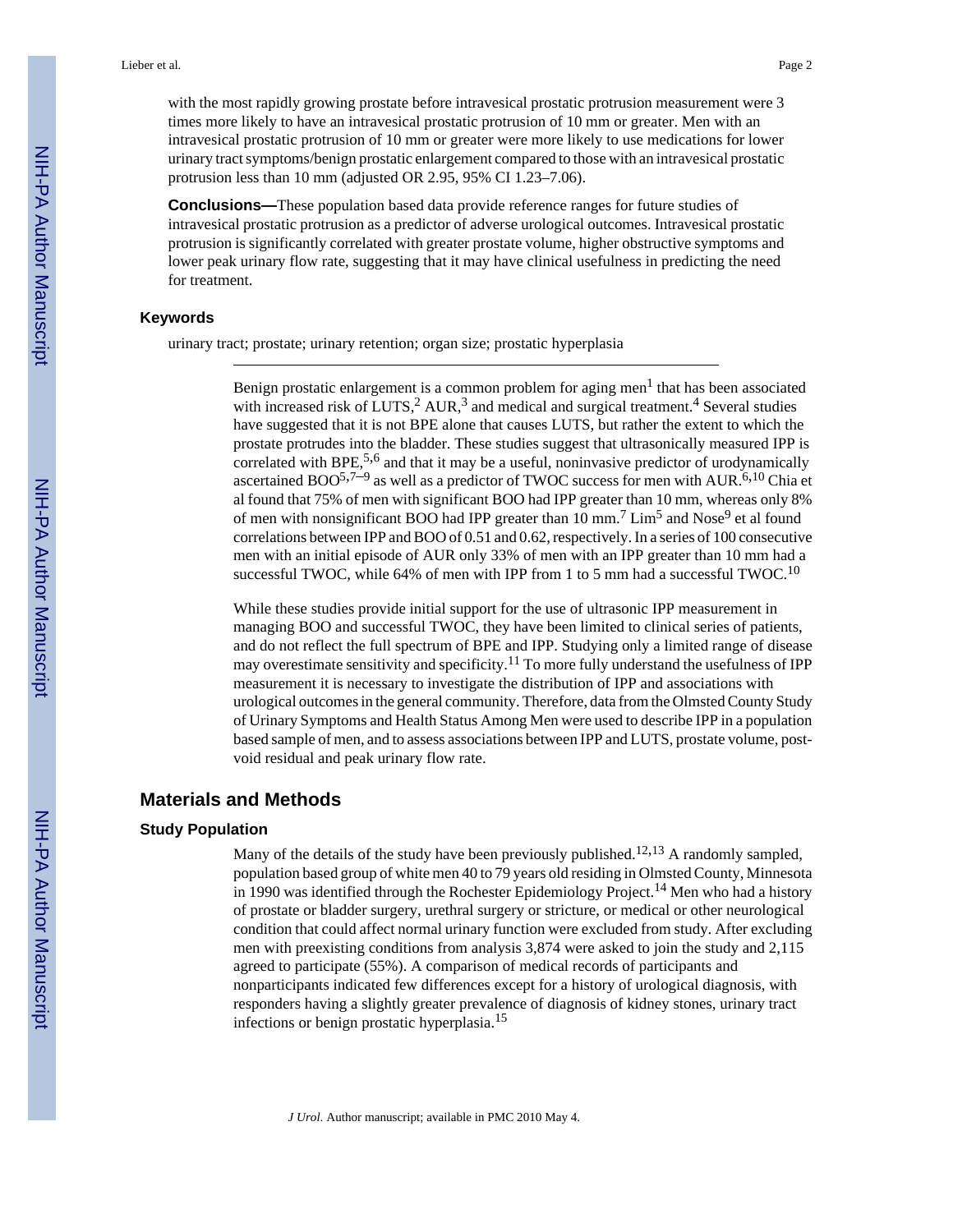Participants completed a previously validated baseline questionnaire that assessed lower urinary tract symptom severity from questions similar to the American Urological Association Symptom Index and associated bother. All participants also voided into a portable urometer to measure peak urinary flow rate. A 25% random subsample was invited to participate in a detailed in-clinic urological examination including transrectal sonographic imaging to determine prostate volume and serum PSA. Of 537 men 475 (88%) agreed to participate in this more intensive examination.

The cohort was actively followed on a biennial basis for 16 years using a protocol similar to that of the initial examination. During the second and third round of visits men who did not participate in the followup were replaced by 332 men randomly selected from the community after being screened for the exclusion criteria used at baseline. Of the replacement men 158 were added to the clinic subset. Since that time the study has been maintained as a closed cohort. However, in the 8th biennial round (2004) a random sample of 133 men who had previously been receiving questionnaires was added to the in-clinic subset. The study was reviewed and approved by the institutional review boards of Mayo Clinic and Olmsted Medical Center.

#### **Measurement of IPP**

IPP measurements were incorporated into the in-clinic examination during the 9th biennial round of the study (2006). IPP was measured from images of the prostate obtained from transrectal ultrasound using the midline sagittal image by drawing a line from the anterior to posterior intersections of the bladder base and tip of the intravesical prostatic protrusion (fig. 1). A cut point of IPP 10 mm or greater, which has been previously shown to be predictive of BOO and successful TWOC, was used for categorical analyses.<sup>6,7,10</sup> Other cut points were also examined.

#### **Measurement of LUTS/BPE**

Methods for determining prostate volume and LUTS measures have been previously described. Prostate volume was measured by transrectal ultrasound (type 8551 7.0 MHz endosonic multiplane transducer, Bruel and Kjaer, Naerum, Denmark).<sup>3,16</sup> LUTS and associated bother were measured by a previously validated questionnaire with questions similar to the American Urological Association Symptom Index.<sup>13,17</sup> Serum PSA was determined with the Tandem-R PSA assay (Hybritech Inc, San Diego, California). The serum samples were obtained before any prostatic manipulations including digital rectal examination and transrectal ultrasound.<sup>18</sup> Peak urinary flow rates were measured electronically using a Dantec 1000 urometer (Dantec Medical, Santa Clara, California).<sup>19</sup>

#### **Measurement of Treatment**

Information on the use of medical and surgical LUTS/BPE treatments and prostate cancer diagnoses was obtained through self-report, and through passive followup of the community medical records.

#### **Statistical Analyses**

Descriptive statistics of the measurements at the 2006 followup visit were tabulated. Spearman rank correlation coefficients were used to describe the cross-sectional relationships between IPP and LUTS/BPE measures. Linear mixed effects regression models were used to estimate annual longitudinal changes in each LUTS/BPE measure by regressing each measure on the time from initial measurement and 10-year age groups. An interaction term was included to allow for different slopes across age groups. An overall annual change (slope) for each man was determined by combining the average longitudinal changes (fixed effects) with the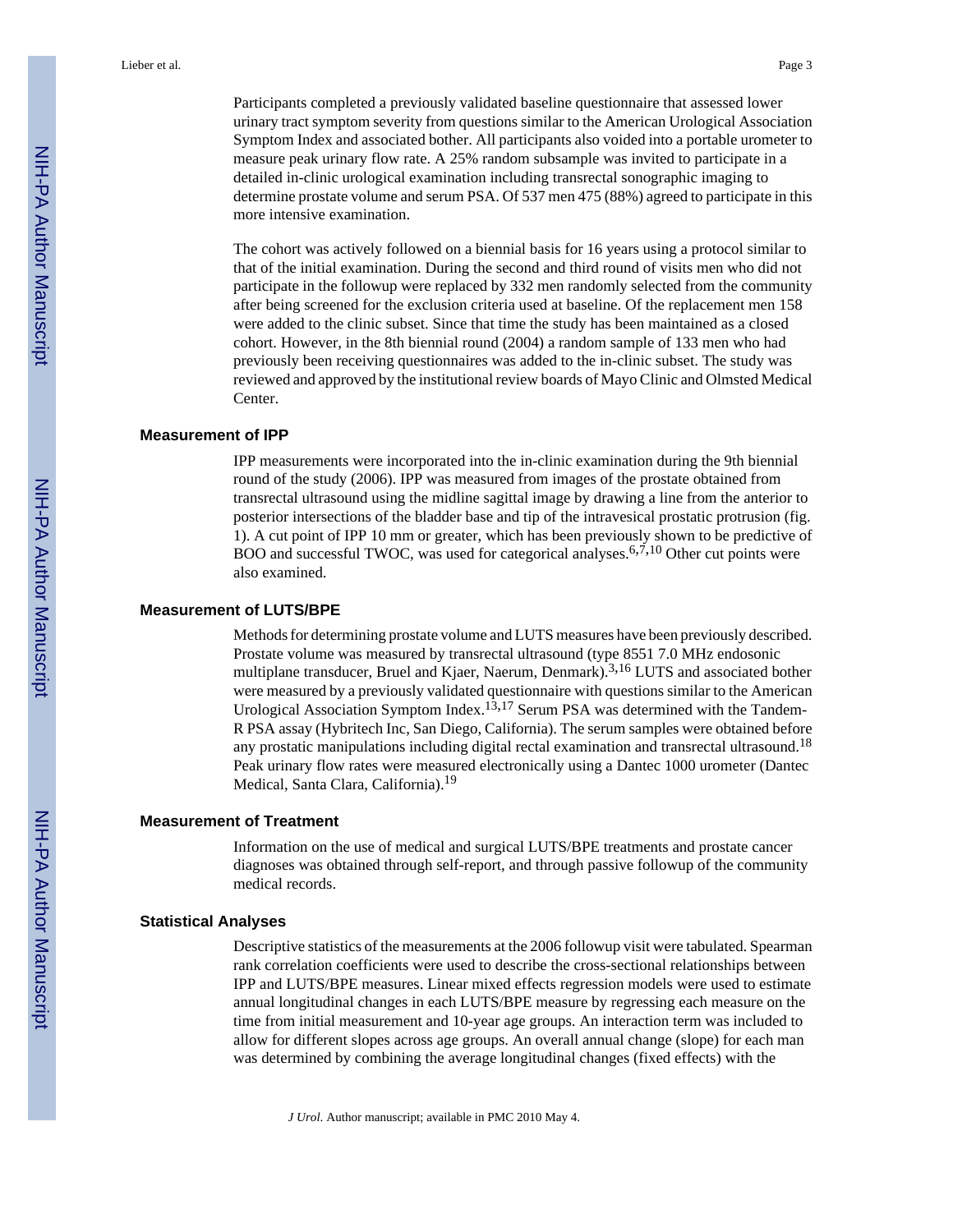individual changes (random effects). Similarly fixed and random effects allowed the determination of an overall baseline intercept for each age decade and allowed for offsets for each individual. Observations after treatment for BPE and diagnosis of prostate cancer were censored. Because of skewed distributions a log transformation was applied to peak urinary flow rate, PSA and total prostate volume measurements before slope determination. Logistic regression models were used to examine associations between severe IPP (IPP 10 mm or greater) and rapid changes in LUTS/BPE measures. Other cut points were also examined. Logistic regression models were used to examine the cross-sectional association between LUTS/BPE medication use and LUTS/BPE measures. Multivariable logistic regression models were used to simultaneously adjust for all variables in the model. All analyses were done using SAS® version 8.2.

# **Results**

A total of 349 men (median age 65.6 years) participated in the in-clinic examination in 2006. Transrectal ultrasonic IPP measurements were available for 322 of 349 men (92%), with a median (IQR) of 0 mm (0 to 5) (table 1). For these men  $194 (60%)$  had no protrusion, 96 (30%) had an IPP of 1 to 9 mm and 32 (10%) had an IPP of 10 mm or greater (fig. 2).

There was no significant correlation between IPP and age  $(r_s = 0.08, p = 0.17)$ . However, larger IPP was significantly but weakly correlated with increasing symptoms, bother, prostate volume, PSA and decreasing peak flow rate (all  $p < 0.05$ , table 2). The correlations were modest. However, the strongest correlation was between IPP and prostate volume ( $r_s = 0.28$ , p < 0.0001). Among the individual symptoms the highest correlations were between IPP and the obstructive symptoms of incomplete emptying, stopping and starting, straining and weak stream, with correlations of 0.13, 0.14, 0.12 and 0.21, respectively (all  $p < 0.05$ ).

There was a trend for men with more rapid increases in prostate volume to be more likely to have had IPP measurements of 10 mm or greater compared to those with less rapid increases in prostate volume (table 3). Men with more rapid increases in obstructive symptom score and those with more rapid decreases in peak urinary flow rate were more likely to have an IPP of 10 mm or greater. However, these trends were only marginally significant.

As a test of whether IPP might be a clinically useful predictor of BPE severity, we examined the cross-sectional association between IPP and LUTS/BPE medical treatment. At the 2006 followup visit 70 men (22%) reported that they were taking an oral or herbal medication for LUTS/BPE symptoms. Of these men approximately 59% were taking an *α*-blocker, 20% were taking an herbal medication (such as saw palmetto), 9% were taking a combination of an *α*blocker and a 5*α*-reductase inhibitor, 1 was taking an antimuscarinic medication, and 11% were taking a combination of an *α*-blocker, a 5*α*-reductase inhibitor, an herbal medication or an antimuscarinic medication. Men with an IPP of 10 mm or greater were more than 3 times more likely to use LUTS/BPE medications compared to men with an IPP less than 10 mm, with an odds ratio of 3.25 (95% CI 1.53–6.93) (table 4). After adjusting the association between IPP and medication use for age, LUTS/BPE measures, and bother score, the odds ratio remained significant and was only slightly attenuated.

# **Discussion**

These data indicate that increasing IPP was weakly but significantly associated with increasing prostate volume, obstructive symptoms, PSA and decreasing peak urinary flow rate. Additionally, men with IPP 10 mm or greater were more than 3 times more likely to be taking LUTS/BPE related medications.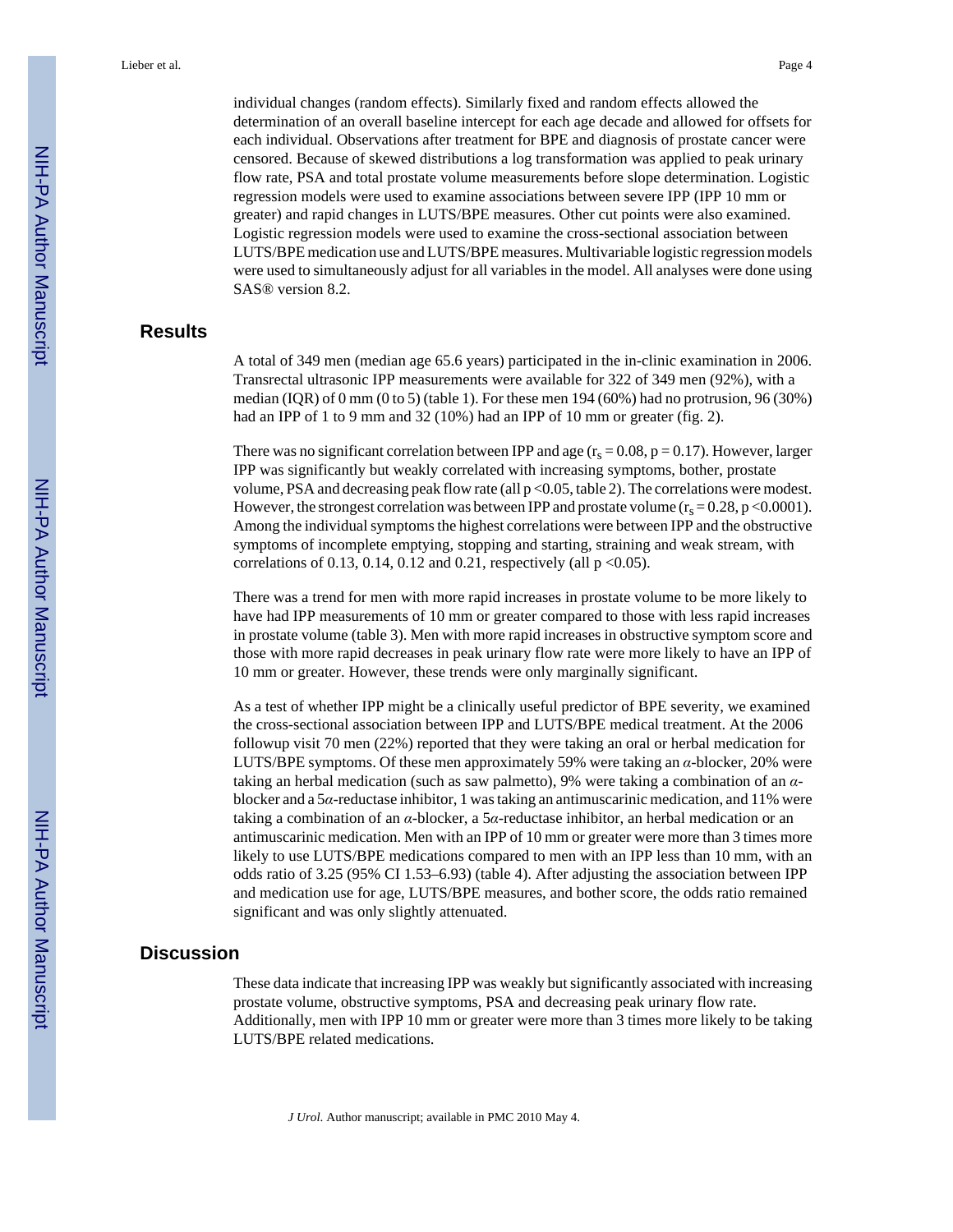Lieber et al. Page 5

These IPP data from community based men may serve as useful reference ranges for future studies incorporating this measure. Previous IPP use has been confined to patients with severe BPE symptoms who were having an evaluation which included invasive urodynamics or men with an episode of acute urinary retention.<sup>5–10</sup> IPP measures were much higher in these men compared to those in our study population, as these previous reports suggested that 33% to 60% of men may have IPP measures greater than 10 mm compared to the 10% of men in our study population. Additionally, Mariappan et al observed a correlation of 0.59 between IPP and prostate volume in a sample of men presenting with  $AUR<sup>6</sup>$  and Lim et al found a correlation of 0.61 between IPP and prostate volume in a group of men presenting with LUTS.<sup>5</sup> In this study the highest correlation was between IPP and prostate volume. However, the correlation of 0.28 in a community based sample was much lower than that observed in clinical cohorts.

Longitudinal data of LUTS/BPE measures years before IPP measurement allow the assessment of predictors of severe prostatic protrusion. In this study men with the most rapidly growing prostate were more likely to have an IPP of 10 mm or greater, which has been used as a cut point indicative of severe protrusion, BOO and unsuccessful TWOC.<sup>6,7,10</sup> Previous work from our group indicated that men with the most rapidly growing prostate were twice as likely to have rapidly increasing symptoms, which could partially explain the stronger associations seen in the symptomatic men recruited into the previous studies.<sup>20</sup> While only marginally significant, men with more rapidly increasing obstructive symptoms and decreasing peak flow rate were more likely to have an IPP of 10 mm or greater, which supports the idea that severe protrusion may be a predictor of BOO and unsuccessful TWOC.

If IPP is a useful clinical measure of disease severity, one also should see an association between IPP and medication use. We have previously shown that increased symptoms, decreased peak urinary flow rate and an enlarged prostate independently predicted future treatment for this community cohort.<sup>4</sup> In this study cross-sectionally men with severe IPP were 3 times more likely to be using a LUTS/BPE medication. Interestingly severe IPP and increased symptoms remained independently associated with current medication use after adjustment for age, total prostate volume, peak urinary flow rate and bother score. This finding raises a question of significant interest to clinical urologists treating BPE. What is there about an IPP of 10 mm or greater per se that leads to medical treatment, even after accounting for total prostate volume and reported bother?

Strengths of this study include the ability to survey IPP in a population based cohort of men, resulting in baseline reference ranges for future studies using IPP as a predictor of adverse urological outcomes. Additionally, longitudinal data of LUTS/BPE measures years before IPP measurement allow the assessment of predictors of severe prostatic protrusion. However, there are some potential limitations to consider as well. The IPP measures were available at a single point. Therefore, it is not possible to determine when IPP first developed or to assess temporality. Measurement of IPP from archival transrectal ultrasound images obtained in earlier rounds may allow us to determine the rate of IPP change over time as well as the associated temporal development of symptoms and treatment. Additionally, generalizability may be limited as all participants in this cohort study were white with a predominantly northwestern European ethnic background, and were 54 to 90 years old. These findings may not be applicable to other ethnic populations and age groups.

Of the men in this analysis 15 of 322 (4.7%) had received treatment, and 89 of the 418 (16.3%) in-clinic men who did not participate during this round had been treated or diagnosed with cancer. This could bias our estimates of IPP toward the null if these men were also likely to have enlarged IPPs.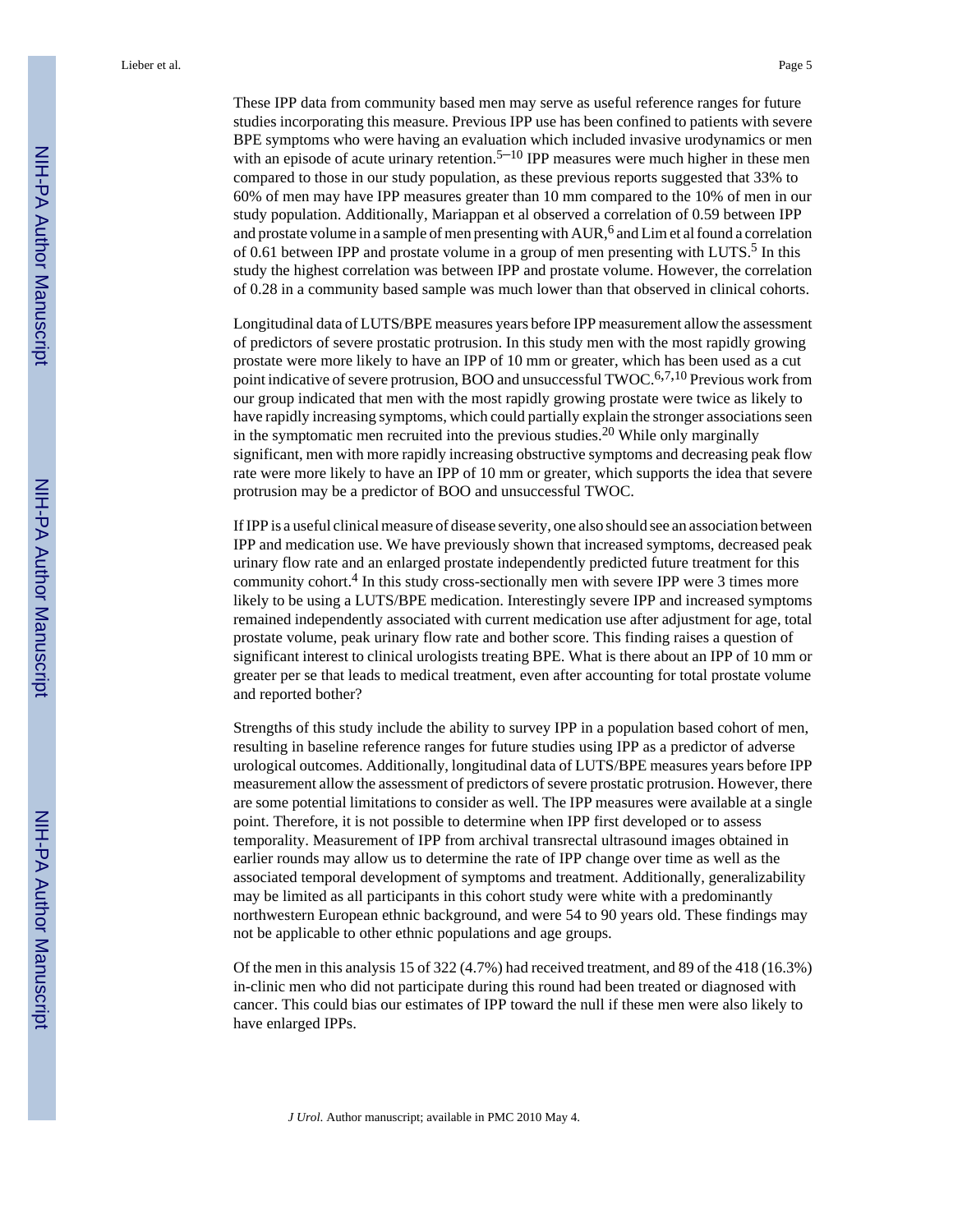Finally the effect of bladder volume and ultrasound test-retest on IPP measurements was not assessed in this sample. In a sample of 22 symptomatic men undergoing transurethral resection of the prostate Yuen et al found that IPP measured via abdominal ultrasound decreased with increasing bladder volume and recommended IPP measurement at a bladder volume between 100 and 200 ml.21 If this effect is also applicable to men without indications for transurethral resection of the prostate, any measurements obtained from men with larger bladder volumes would tend to bias the results toward no association. However, the men in our study voided before the ultrasound appointment with 83% having less than 200 ml and 88% having less than 250 ml post-void residual.

# **Conclusions**

These population based data provide reference ranges for future studies examining IPP and the use of IPP as a predictor of urological outcomes. Additionally, these results indicate that IPP is significantly correlated with greater prostate volume, higher obstructive symptoms and lower peak urinary flow rates, suggesting that it may have clinical usefulness in predicting the need for treatment.

## **Acknowledgments**

Ms. Sondra Buehler provided assistance and the Olmsted County Research Team collected data used in this study.

Supported by a grant from Merck Research Laboratories, and research grants from the Public Health Service, National Institutes of Health (DK58859, AR30582 and RR24150).

# **References**

- 1. Berry SJ, Coffey DS, Walsh PC, et al. The development of human benign prostatic hyperplasia with age. J Urol 1984;132:474. [PubMed: 6206240]
- 2. Girman CJ, Jacobsen SJ, Guess HA, et al. Natural history of prostatism: relationship among symptoms, prostate volume and peak urinary flow rate. J Urol 1995;153:1510. [PubMed: 7536258]
- 3. Jacobsen SJ, Jacobson DJ, Girman CJ, et al. Natural history of prostatism: risk factors for acute urinary retention. J Urol 1997;158:481. [PubMed: 9224329]
- 4. Jacobsen SJ, Jacobson DJ, Girman CJ, et al. Treatment for benign prostatic hyperplasia among community dwelling men: the Olmsted County study of urinary symptoms and health status. J Urol 1999;162:1301. [PubMed: 10492184]
- 5. Lim KB, Ho H, Foo KT, et al. Comparison of intravesical prostatic protrusion, prostate volume and serum prostatic-specific antigen in the evaluation of bladder outlet obstruction. Int J Urol 2006;13:1509. [PubMed: 17118026]
- 6. Mariappan P, Brown DJ, McNeill AS. Intravesical prostatic protrusion is better than prostate volume in predicting the outcome of trial without catheter in white men presenting with acute urinary retention: a prospective clinical study. J Urol 2007;178:573. [PubMed: 17570437]
- 7. Chia SJ, Heng CT, Chan SP, et al. Correlation of intravesical prostatic protrusion with bladder outlet obstruction. BJU Int 2003;91:371. [PubMed: 12603417]
- 8. Keqin Z, Zhishun X, Jing Z, et al. Clinical significance of intravesical prostatic protrusion in patients with benign prostatic enlargement. Urology 2007;70:1096. [PubMed: 18158025]
- 9. Nose H, Foo KT, Lim KB, et al. Accuracy of two noninvasive methods of diagnosing bladder outlet obstruction using ultrasonography: intravesical prostatic protrusion and velocity-flow video urodynamics. Urology 2005;65:493. [PubMed: 15780362]
- 10. Tan YH, Foo KT. Intravesical prostatic protrusion predicts the outcome of a trial without catheter following acute urine retention. J Urol 2003;170:2339. [PubMed: 14634410]
- 11. Guess HA, Jacobsen SJ, Girman CJ, et al. The role of community-based longitudinal studies in evaluating treatment effects. Example: benign prostatic hyperplasia. Med Care 1995;33:AS26. [PubMed: 7536867]

*J Urol*. Author manuscript; available in PMC 2010 May 4.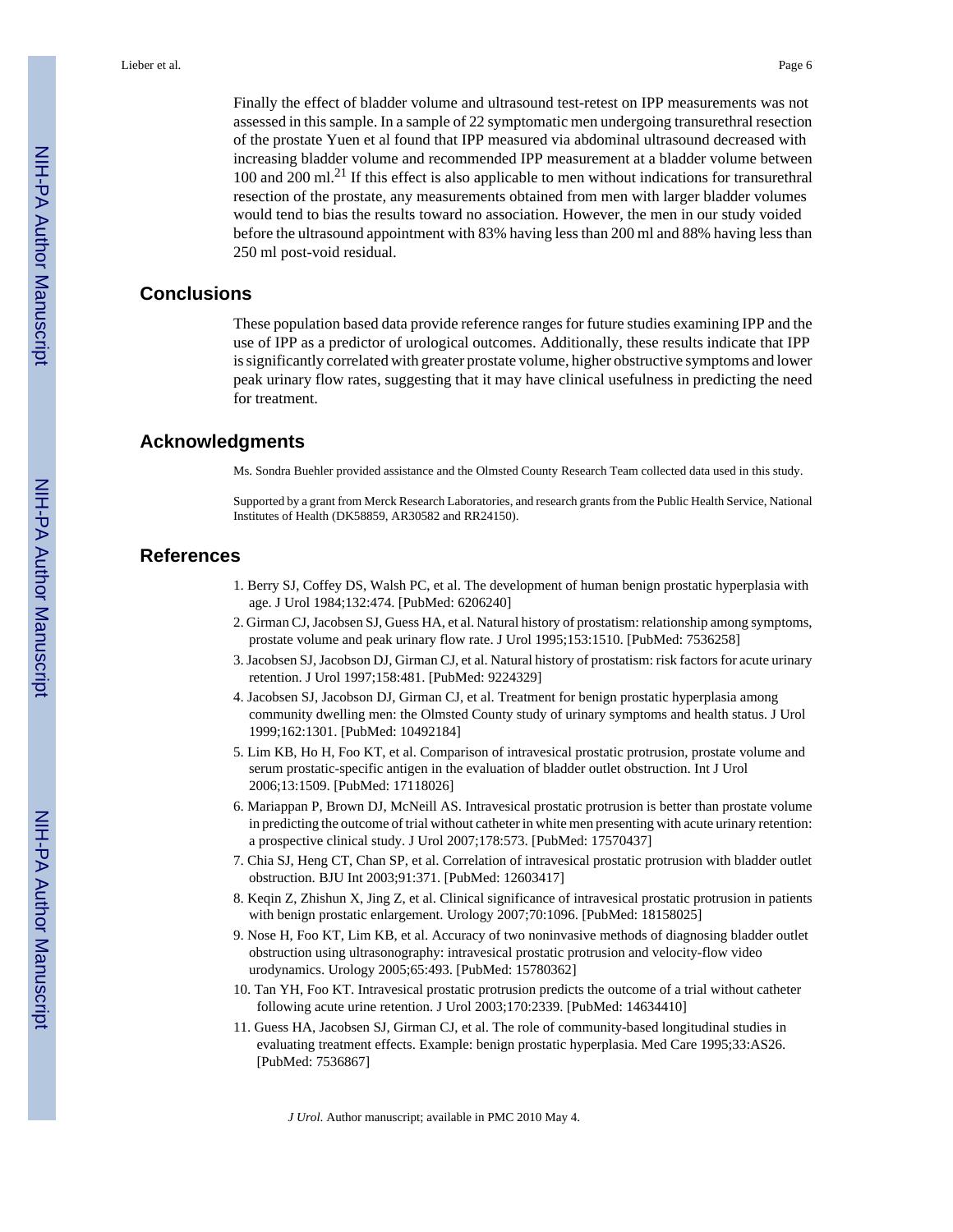Lieber et al. Page 7

- 12. Chute CG, Panser LA, Girman CJ, et al. The prevalence of prostatism: a population-based survey of urinary symptoms. J Urol 1993;150:85. [PubMed: 7685427]
- 13. Jacobsen SJ, Guess HA, Panser L, et al. A population-based study of health care-seeking behavior for treatment of urinary symptoms. The Olmsted County Study of Urinary Symptoms and Health Status Among Men. Arch Fam Med 1993;2:729. [PubMed: 8111497]
- 14. Melton LJ 3rd. History of the Rochester Epidemiology Project. Mayo Clin Proc 1996;71:266. [PubMed: 8594285]
- 15. Panser LA, Chute CG, Guess HA, et al. The natural history of prostatism: the effects of non-response bias. Int J Epidemiol 1994;23:1198. [PubMed: 7536718]
- 16. Rhodes T, Girman CJ, Jacobsen SJ, et al. Longitudinal prostate growth rates during 5 years in randomly selected community men 40 to 79 years old. J Urol 1999;161:1174. [PubMed: 10081864]
- 17. Epstein RS, Deverka PA, Chute CG, et al. Validation of a new quality of life questionnaire for benign prostatic hyperplasia. J Clin Epidemiol 1992;45:1431. [PubMed: 1281223]
- 18. Roberts RO, Jacobson DJ, Girman CJ, et al. Insulin-like growth factor I, insulin-like growth factor binding protein 3, and urologic measures of benign prostatic hyperplasia. Am J Epidemiol 2003;157:784. [PubMed: 12727672]
- 19. Roberts RO, Jacobsen SJ, Jacobson DJ, et al. Longitudinal changes in peak urinary flow rates in a community based cohort. J Urol 2000;163:107. [PubMed: 10604326]
- 20. St Sauver JL, Jacobson DJ, Girman CJ, et al. Tracking of longitudinal changes in measures of benign prostatic hyperplasia in a population based cohort. J Urol 2006;175:1018. [PubMed: 16469608]
- 21. Yuen JS, Ngiap JT, Cheng CW, et al. Effects of bladder volume on transabdominal ultrasound measurements of intravesical prostatic protrusion and volume. Int J Urol 2002;9:225. [PubMed: 12010318]

# **Abbreviations and Acronyms**

| <b>AUR</b>  | acute urinary retention           |
|-------------|-----------------------------------|
| <b>BOO</b>  | bladder outlet obstruction        |
| <b>BPE</b>  | benign prostatic enlargement      |
| <b>IPP</b>  | intravesical prostatic protrusion |
| <b>LUTS</b> | lower urinary tract symptoms      |
| <b>PSA</b>  | prostate specific antigen         |
| <b>TWOC</b> | trial without catheter            |

NIH-PA Author Manuscript

NH-PA Author Manuscript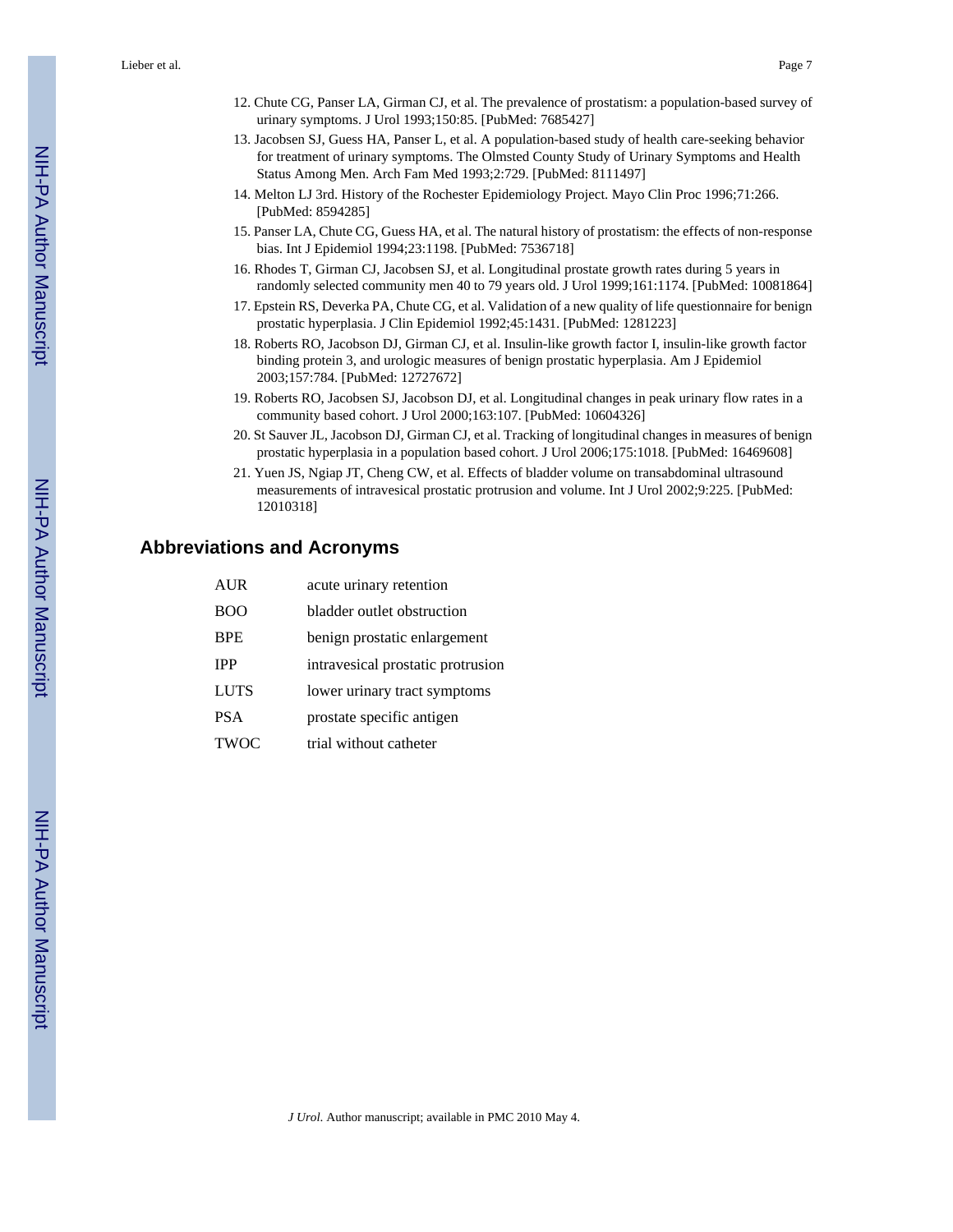Lieber et al. Page 8



**Figure 1.** Measurement of IPP via transrectal ultrasonic imaging

*J Urol*. Author manuscript; available in PMC 2010 May 4.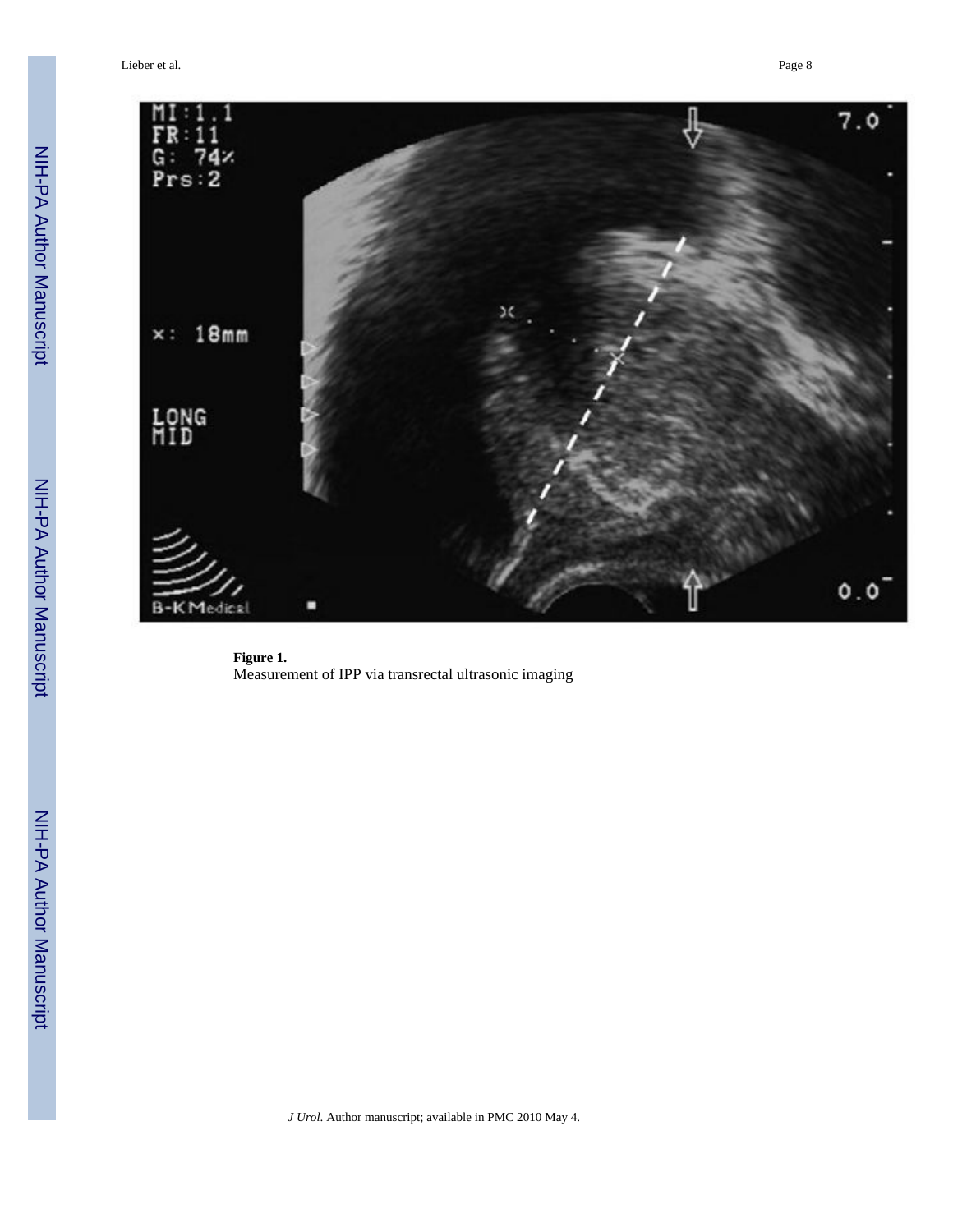Lieber et al. Page 9

 $\overline{A}$ 



#### **Figure 2.**

Distribution of IPP size (mm) examining various cut points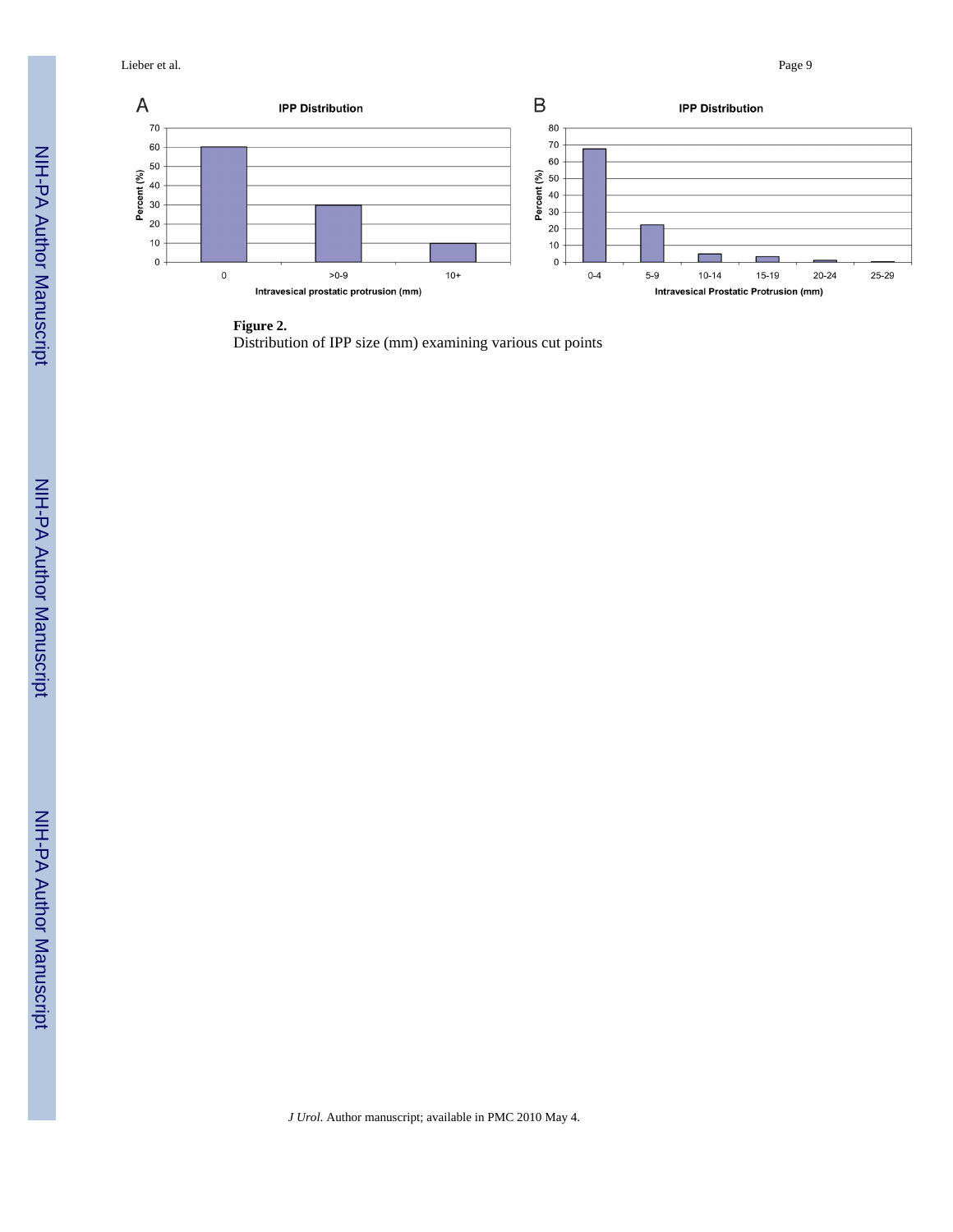### **Table 1 Descriptive patient characteristics**

|                                 | No. Pts | Median (25th, 75th percentiles) |
|---------------------------------|---------|---------------------------------|
| Age                             | 322     | 65.7(60.5, 71.2)                |
| Symptom score:                  | 322     | 8.0(4.0, 12.0)                  |
| Irritative                      | 322     | 4.0(2.0, 6.0)                   |
| Obstructive                     | 322     | 4.0(1.0, 7.0)                   |
| <b>Bother</b>                   | 322     | 3.0(0.0, 8.0)                   |
| Peak urinary flow rate (ml/sec) | 319     | 16.4(11.3, 23.1)                |
| Total prostate vol (ml)         | 321     | 31.2 (26.2, 42.7)               |
| Total PSA (ng/ml)               | 322     | 1.2(0.7, 2.2)                   |
| Post-void residual vol (ml)     | 322     | 38.0 (19.0, 104.0)              |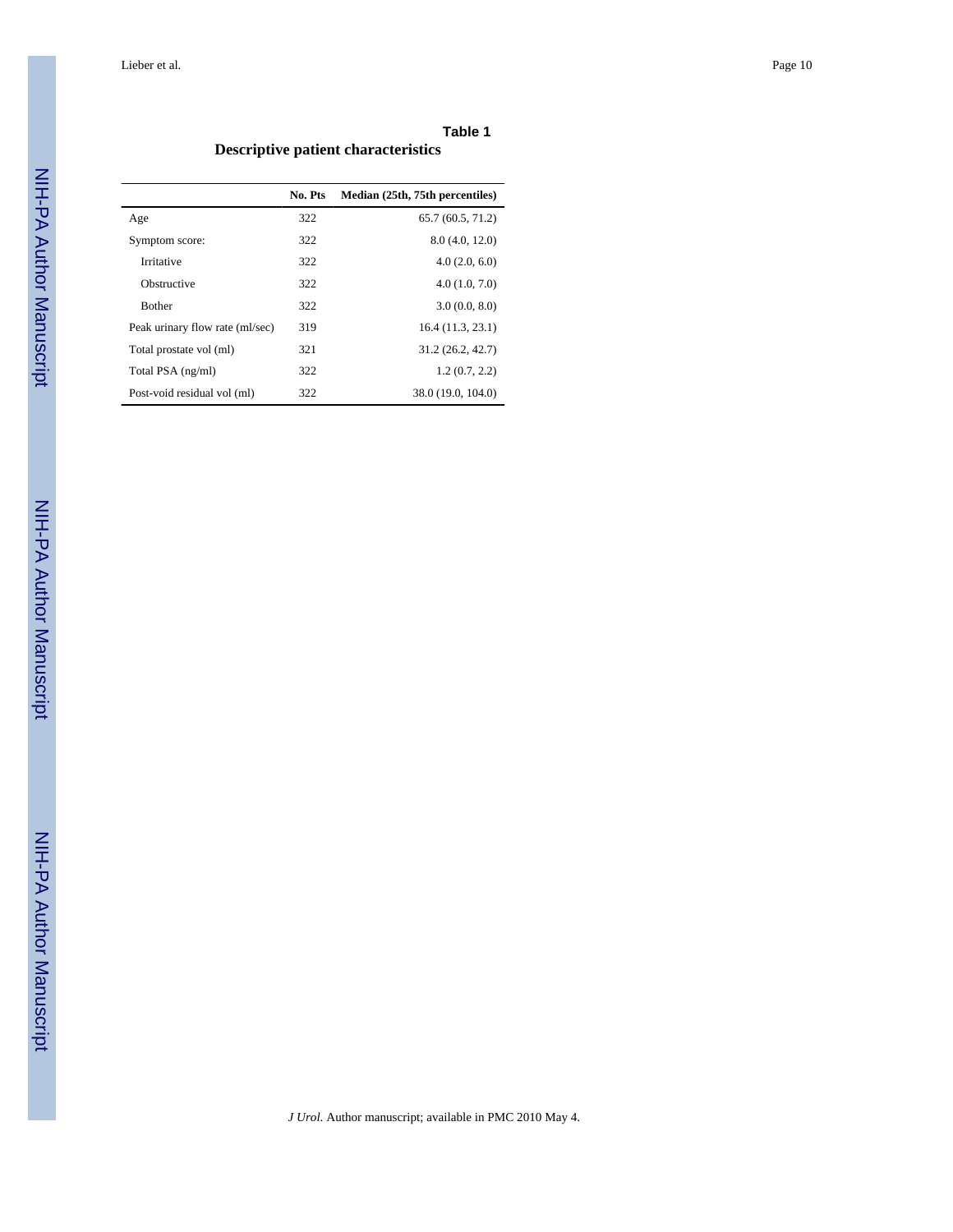Lieber et al. Page 11

| Table 2                                                 |  |
|---------------------------------------------------------|--|
| Spearman correlations between IPP and LUTS/BPE measures |  |

|                                 | Unadjusted R, p |
|---------------------------------|-----------------|
| Age                             | 0.08, 0.17      |
| Symptom score                   | 0.15, 0.01      |
| Irritative symptom score:       | 0.07, 0.21      |
| Daytime frequency               | 0.09, 0.11      |
| Nocturia                        | 0.04, 0.45      |
| Urgency                         | 0.05, 0.36      |
| Obstructive symptom score:      | 0.18, 0.001     |
| Incomplete emptying             | 0.13, 0.02      |
| Stopping/starting               | 0.14, 0.01      |
| Straining                       | 0.12, 0.03      |
| Weak stream                     | 0.21, 0.0002    |
| <b>Bother</b> score             | 0.12, 0.04      |
| Peak urinary flow rate (ml/sec) | $-0.18, 0.001$  |
| Total prostate vol (ml)         | 0.28, <0.0001   |
| Total PSA (ng/ml)               | 0.14, 0.01      |
| Post-void residual vol (ml)     | 0.11, 0.05      |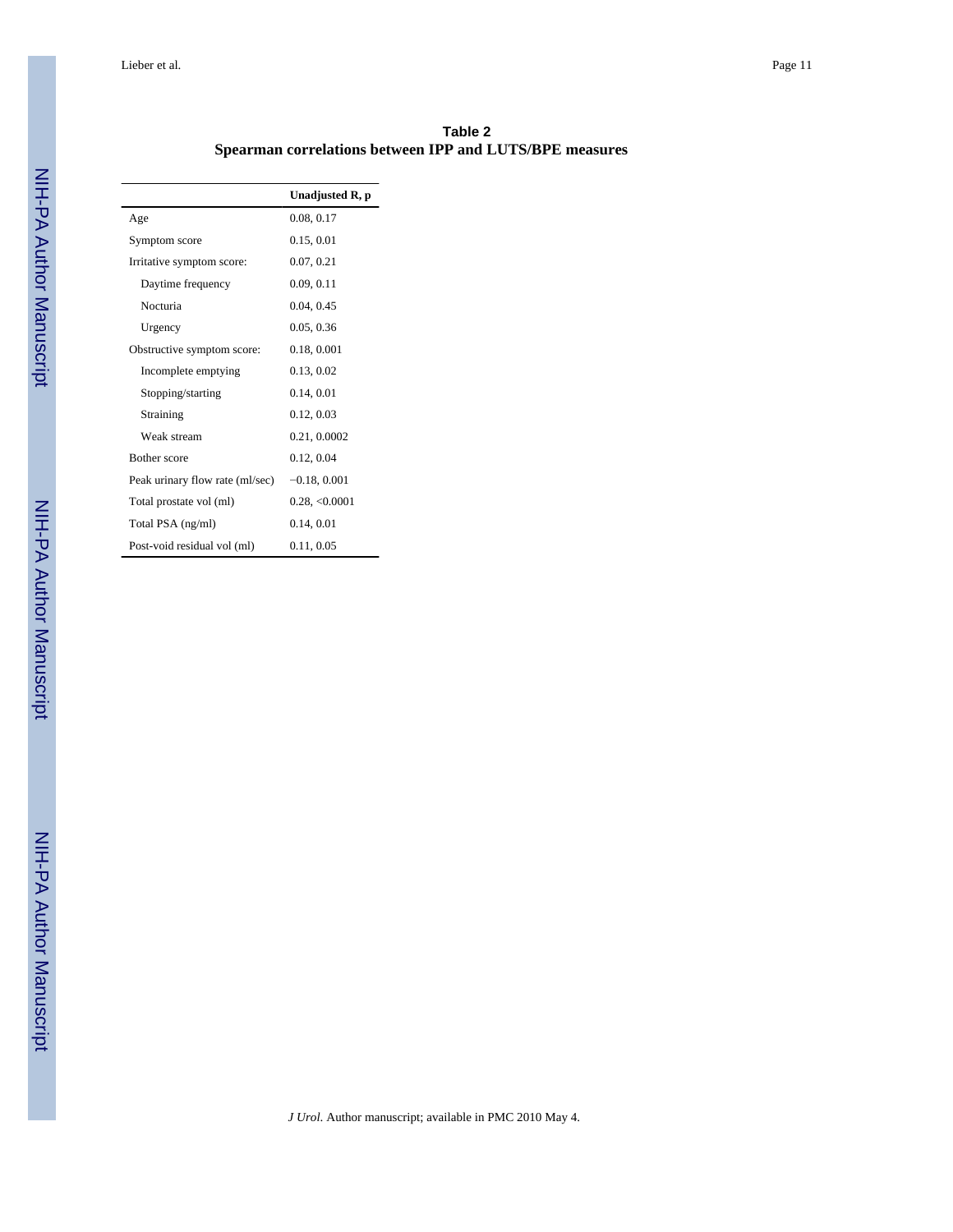| <b>Percentiles</b>       | OR (95% CI)          | p for Trend |
|--------------------------|----------------------|-------------|
| Symptom score slope:     |                      |             |
| $0 - 25$                 | $1.00 -$             | 0.0957      |
| $25 - 50$                | $1.23(0.36-4.21)$    |             |
| $50 - 75$                | $2.39(0.79 - 7.22)$  |             |
| $75 - 100$               | $2.17(0.71 - 6.67)$  |             |
| Irritative score slope:  |                      |             |
| $0 - 25$                 | $1.00 -$             | 0.1358      |
| $25 - 50$                | $2.08(0.60 - 7.21)$  |             |
| $50 - 75$                | $2.99(0.91 - 9.81)$  |             |
| $75 - 100$               | $2.41(0.71 - 8.17)$  |             |
| Obstructive score slope: |                      |             |
| $0 - 25$                 | $1.00 -$             | 0.0694      |
| $25 - 50$                | $1.42(0.43 - 4.67)$  |             |
| $50 - 75$                | $1.64(0.51 - 5.26)$  |             |
| $75 - 100$               | $2.65(0.89 - 7.90)$  |             |
| Bother score slope:      |                      |             |
| $0 - 25$                 | $1.00 -$             | 0.5047      |
| $25 - 50$                | $0.30(0.08 - 1.17)$  |             |
| $50 - 75$                | $1.24(0.48-3.18)$    |             |
| $75 - 100$               | $1.00(0.38 - 2.67)$  |             |
| Peak flow rate slope:    |                      |             |
| $75 - 100$               | $1.00 -$             | 0.0488      |
| $50 - 75$                | $6.48(0.75 - 55.70)$ |             |
| $25 - 50$                | $4.23(0.46-39.16)$   |             |
| $0 - 25$                 | $9.00(1.09 - 74.57)$ |             |
| Prostate vol slope:      |                      |             |
| $0 - 25$                 | $1.00 -$             | 0.0061      |
| $25 - 50$                | $3.11(0.31 - 30.91)$ |             |
| $50 - 75$                | $6.61(0.77-56.86)$   |             |
| 75–100                   | 10.56 (1.29-86.51)   |             |

**Table 3 Association between changes (slopes) in LUTS/BPE measures and IPP severity**